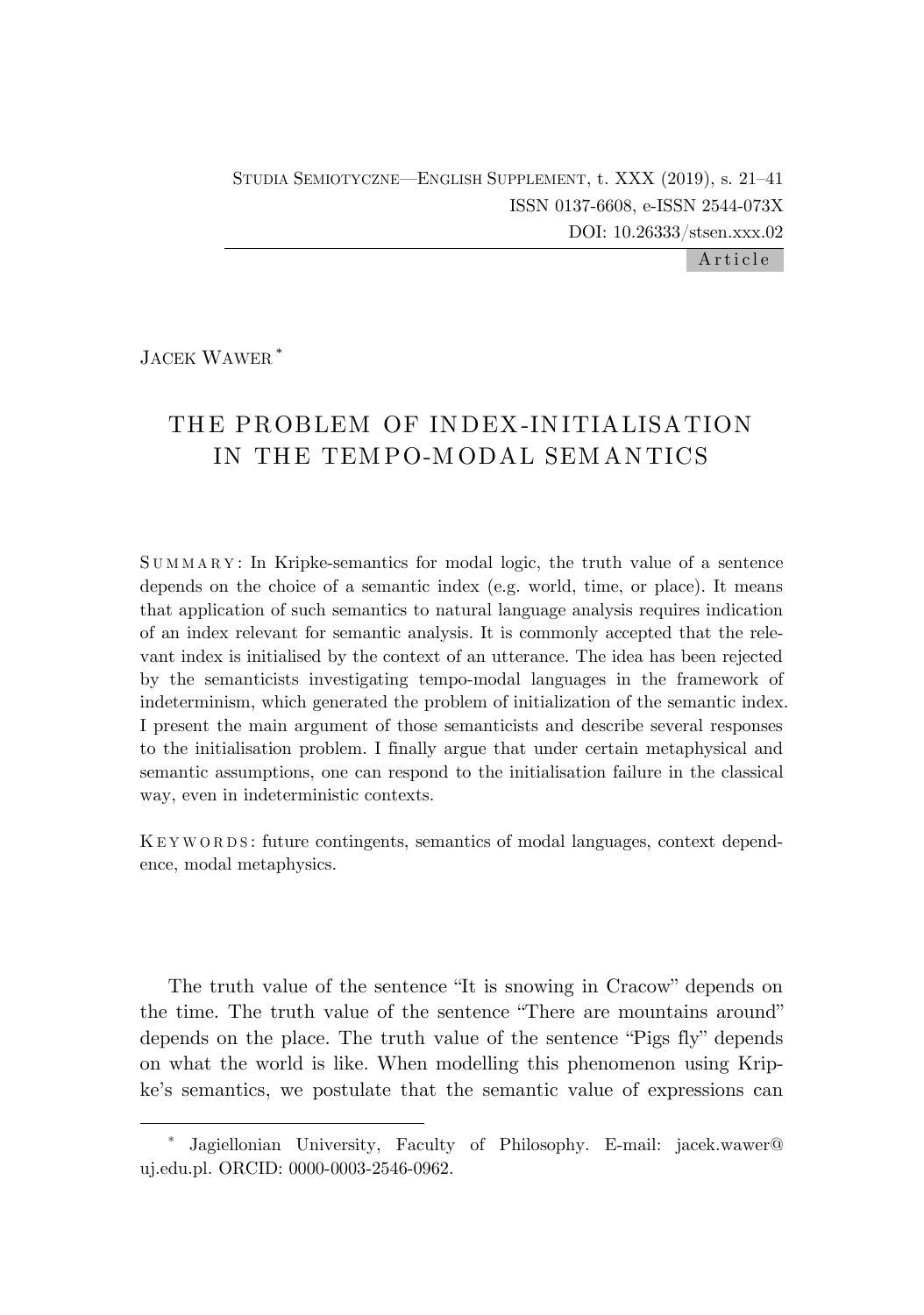change along with the semantic index. In the semantics of temporal operators, sentences can have different values at different moments. In the semantics of spatial operators, sentences change their truth-value depending on the choice of spatial coordinates. In the semantics of possibility and necessity, sentences can assume different truth-values in different possible worlds. When we work with multimodal language, the semantic index must be rich enough and contain a parameter for the interpretation of each modality: a parameter of world for necessity, a parameter of time for temporal modalities, a parameter of place for spatial modalities etc.<sup>1</sup>

The variability of semantic value of an expression along with a changing semantic index parameter is an essential feature of semantics for modal languages as the function of modal operators is nothing else but shifting an appropriate semantic index parameter. For instance, the operator of possibility changes the parameter of possible world: in a world *w*, the sentence "Pigs could fly" is true if and only if the sentence "Pigs fly" is true in a world *w′*, accessible from the world *w*. Similarly, temporal operators change the parameter of time: The sentence "It was snowing" is true at the moment *t* if and only if the sentence "It is snowing" is true the moment *t'*, which is earlier than the moment *t*. One can say that within the semantics for modal languages respective parameters of the semantic index must be "mobile".

The classic semantics of quantifier logic has a similar feature; in this case, the changeable parameter is the valuation function. Just as in modal semantics the semantic value of a sentence can change along with a change in the world, in the semantics for quantifier logic the semantic value of the formula  $P(x)$  can change along with the changes to the valuation function (a formula can be satisfied by one valuation and not fulfilled with another). The analogy reaches even deeper; notably, as the main function of modal operators is to shift the modal parameter of the semantic index, the main function of quantifiers is to shift (i.e. appropriately change) the valuation function.

<sup>&</sup>lt;sup>1</sup> In the entire text, I will interpret modal modifiers as sentence operators rather than quantifiers, even though this assumption is disputable (see e.g. King 2003). I assume this rather for the simplicity of exposition than out of deep conviction. I need to stress, however, that the problem of index initialisation discussed in the text arises regardless of the choice of the formal representation of modality.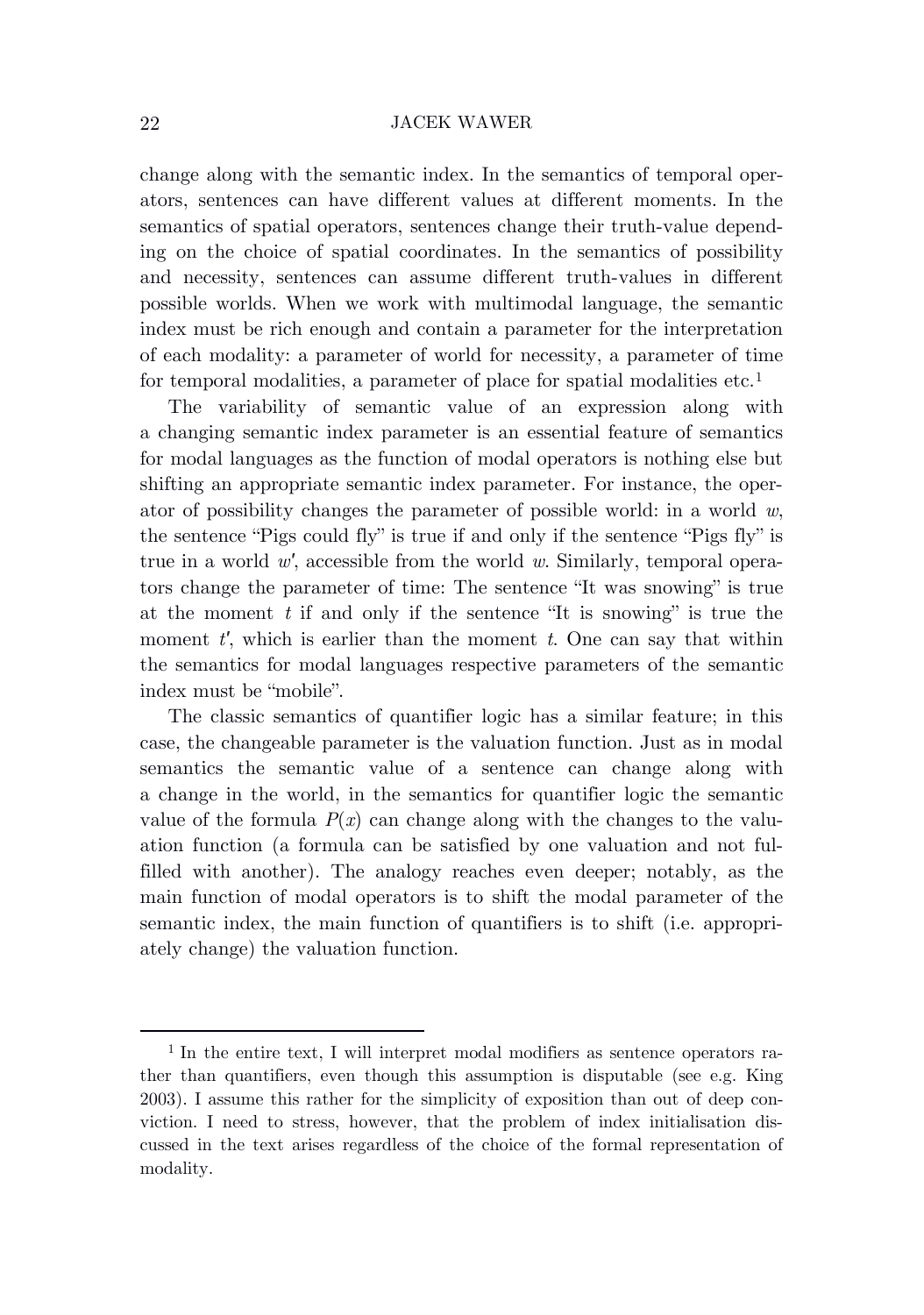This is, of course, not a full analogy. On the formal level, it is easy to notice that the valuation function is a much more subtle tool than the possible world. For example, it allows for independent quantification over different variables while the modal operator has only one possible world "at its disposal". The analogy between the semantics of modal operators and the semantics of quantifiers also breaks at the level of application to natural language analysis. Within the language of quantifier logic, there is a common distinction between open formulas and sentences (closed formulas). The difference is that in an open formula there is least one free variable (beyond reach of any quantifier). Most, if not all, sentences of natural language that can be translated to the language of quantifier logic become closed formulas after translation (except for, maybe, sentences like "This is white" where the context does not specify what exactly is meant by "this").

The fact that the typical natural language sentences translate to closed formulas is consequential when we apply logic to the analysis of natural language sentences. An important feature of the quantifier language semantics is that the truth-value of the closed formulas, contrary to the open formulas, is independent of the valuation function. This means that while an open formula can change its semantic value depending on the valuation function (it can be satisfied or not), a closed formula is satisfied with every valuation if it is satisfied with one (and if it is not satisfied with one valuation, then it is not satisfied by any other). The valuation function parameter is the key supporting tool, which makes the recursive definition of the satisfaction function possible, but on the level of assigning semantic values to closed formulas (i. e. sentences), its value ceases to be relevant. Thanks to this characteristic of closed formulas, semantic analysis of the sentences of natural language using the tools of quantifier logic is uncontroversial. Even though, for the sake of uniformity, the valuation function should be indicated to assess the semantic value of a sentence of language, we are not forced to specify which particular valuation function is "right" as the choice of one or another function is irrelevant.

The situation changes drastically if one tries to use modal logic to analyse sentences of natural language. Elementary formulas of the language of modal language represent sentences like "It is raining", "Pigs fly" and their truth-value *depends* on the choice of an appropriate semantic index parameter (world, time, place etc.). Hence, while the choice of valuation function is not relevant to the semantic values of the sentences of quanti-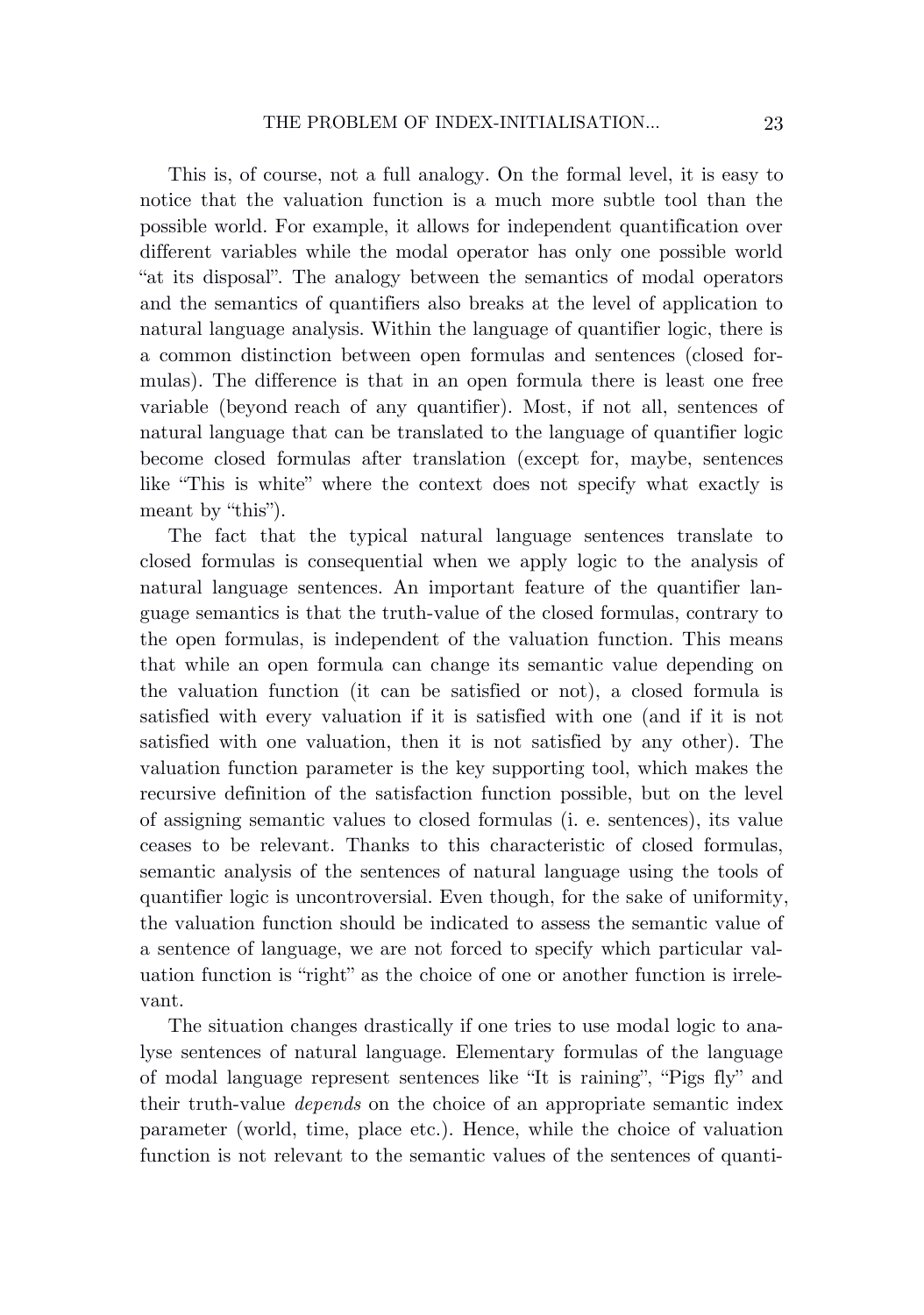fier logic, the choice of the possible world, place or time has key influence on the semantic value of sentences like "It is raining".

Thus, anyone intending to use the formal apparatus of modal logic for semantic analysis of sentences of natural language is confronted with the question: which of the modal parameter values should be chosen to assign semantic values to the sentences of ordinary language? I am going to call this question the problem of index initialisation .

An answer to a problem so stated was outlined already by Kazimierz Twardowski, who addresses a similar issue in his paper *On the So-Called Relative Truths*: "Circumstances accompanying the utterer's words supplement what the words do not express" (Twardowski, 1900, p. 68; translation by Agnieszka Przybyła-Wilkin). In the contemporary literature, the "circumstances accompanying the utterer's words" are usually called context and the "supplementing" Twardowski writes about will be called "index initialisation" by me. Twardowski presents a very natural solution to the problem formulated above: if the truth-value of a sentence depends on the choice of the semantic index parameter, then this parameter is initialised by the context in which the sentence is uttered. Thus, to assign the truth-value to the sentence "It is raining" uttered on top of the Castle Hill in Lvov on the 1st of March 1900 (in our world), one should choose the following parameters: the Castle Hill in Lvov as place, the 1st of March 1900 as time, and our world as possible world. This approach was popularised by David Kaplan, who, in the commentary to his groundbreaking work *Demonstratives*, strongly emphasised the double role of context: as a tool to interpret occasional expressions and as a tool to initialise the appropriate semantic index for interpretation of natural language sentences. (see Kaplan, 1989, p. 595). It seems that, thanks to the support of the context of an utterance, the problem of index initialisation disappeared as quickly as it had appeared. However, not all philosophers are fully satisfied by this answer.

# PROBLEM WITH THE WORLD OF CONTEXT

The answer by Twardowski-Kaplan to the problem of index initialisation has been questioned in the context of semantics created to analyse time-dependent possibilities (possibilities that vanish with time). A good tool to examine these possibilities turned out to be the model of branching histories (or worlds). This model assumes that histories can overlap in an initial interval and then part ways. The history that "branched" in the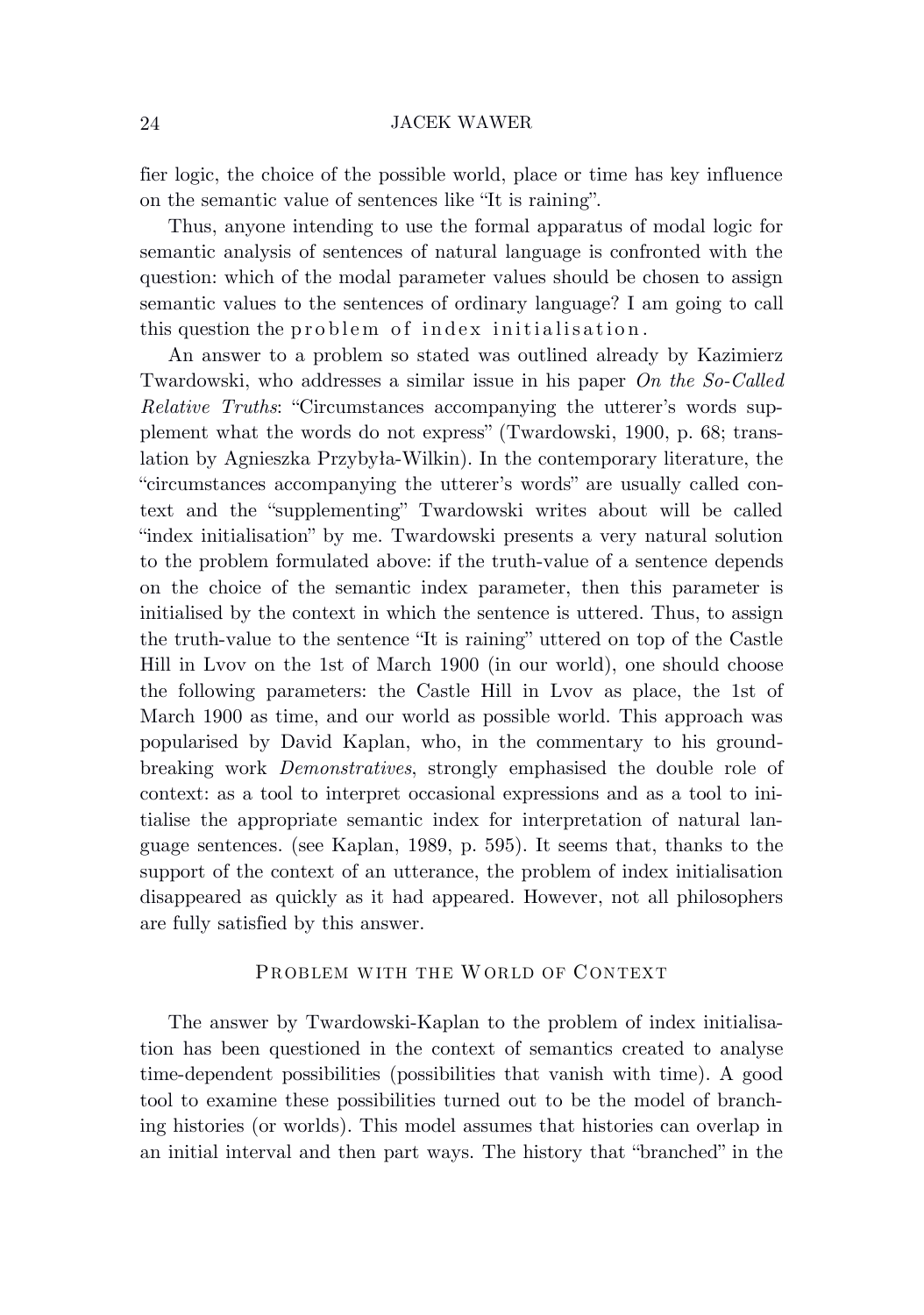past of a given point represents the possibility that was accessible in the past but vanished as the time passed. Such possibility can be exemplified with a history in which the citizens of Great Britain vote for remaining in the EU. It was available before the referendum, which took place on the 23rd of June 2016, but the real development of the referendum annihilated that possibility. Mutual relations between histories can be pictured as a tree, as Figure 1 shows (the first version of the model of branching histories was proposed by Arthur Prior, who was inspired by Saul Kripke's suggestions, see Prior, 1966; 1967; Øhrstrøm, 2012).





The language in which we want to talk about temporal modalities contains temporal operators: "it will be the case that", "it was the case that" as well as the operator of historical necessity: "it is inevitable that". To interpret these modalities, we need two parameters in the semantic index: the parameter of time and the parameter of history (or world). While the initialisation of the time parameter by context does not raise any serious doubt, the initialisation of the history parameter turned out to be much more controversial. Consider a sentence (R) "the coin will land tails up" uttered at the moment *m* indicated in Figure 1. While it is clear which time is initialised by the context—the time at which the sentence  $(R)$  is uttered—it is not clear which history (world) should be initialised. Our answer cannot be analogous—the history in which the sentence (R) has been uttered—because the sentence (R) has been uttered both in the history  $h_1$  and in the history  $h_2$ . This fact was emphasised by several authors: "Unlike worlds, histories overlap, so that a single speech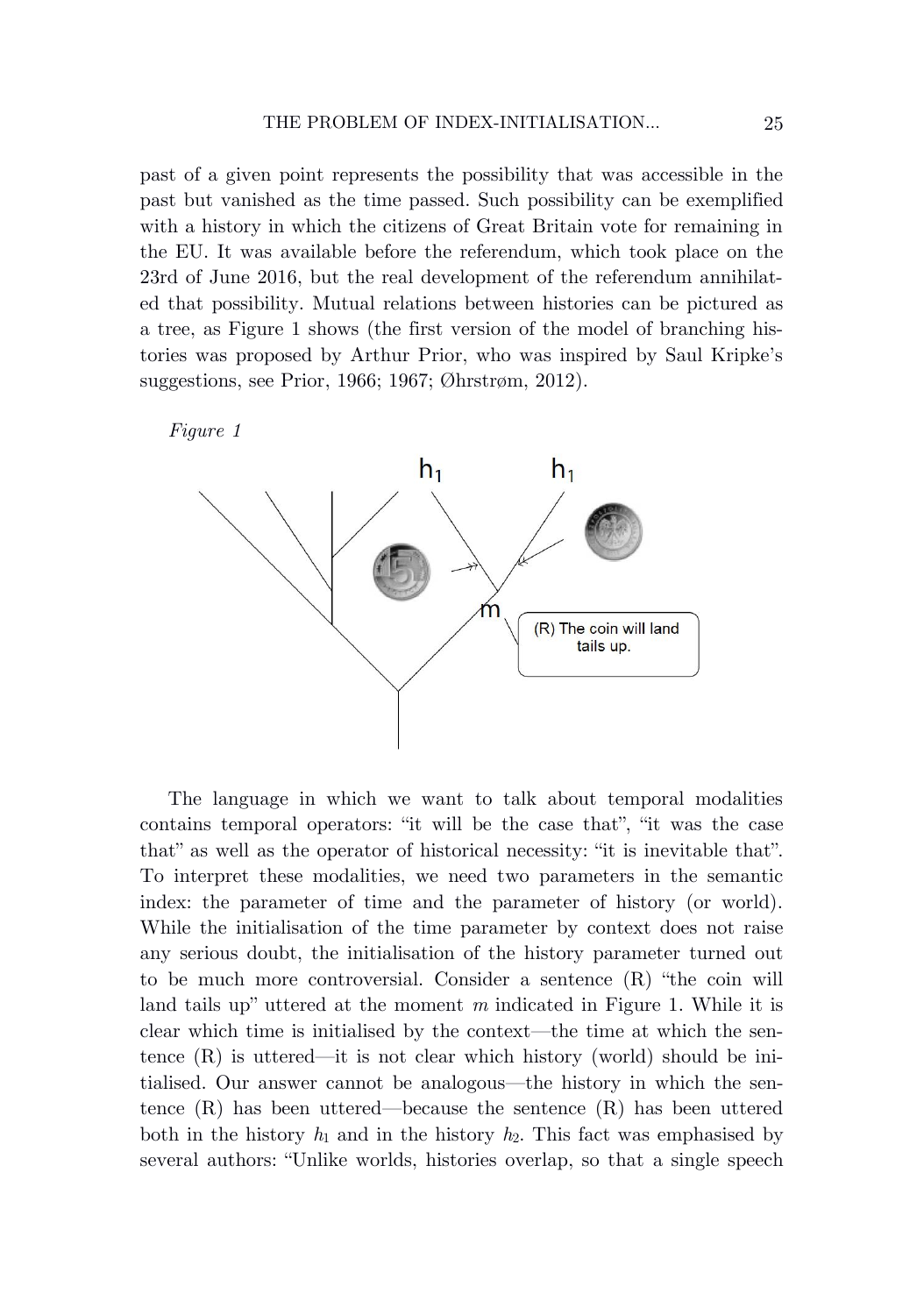act will typically belong to many possible histories" (Belnap, Perloff, & Xu, 2001, p. 152), "the utterance takes place in many worlds" (MacFarlane, 2008, p. 85). Consider a concrete case in which a sentence is used […]. There will be many worlds, in general, that represent the very same past and present happenings […]. The concrete episode of use takes place in all of them." (MacFarlane, 2014, p. 208).

However, if the sentence is uttered simultaneously in a number of different histories, it is not possible to indicate "one history in which the sentence has been uttered". As a consequence, there is no simple method to indicate "the only history of the context", which restores the problem of index initialisation. Semantics requires an indication of an index—of time and of history—to commence the analysis of the sentence "The coin will land tails up", while metaphysics does not allow us to distinguish any index.

We cannot use the argument that helped us with quantifier semantics. Semantics for quantifier logic also requires indication of a certain valuation function to allow semantic analysis of a sentence. Obviously, no such function is determined by the context of the utterance. In the case of quantifier logic, however, it quickly turned out that it does not matter which function we indicate as the semantic value of a sentence (closed formula) is independent on the choice of valuation function. This is not the case here. The semantic value of the sentence "The coin will land tails up" is dependent on the choice of the history parameter. This sentence is true in the history *h<sup>1</sup>* but false in the history *h2*. however, this value is not established by the context. Thus, it turns out that the application of modal logic semantics for analysis of natural language sentences brings about a fundamental difficulty, particularly if we focus—as in our example—on future contingents.

## (POST)SEMANTICS OF THE FUTURE

To tackle this problem, philosophers and logicians suggested a wide array of solutions. The first attempt was made by Arthur Prior who defined the semantics he called Peircean (Prior, 1967).<sup>2</sup> The Peircean theory gives up the operators of possibility and necessity while it enriches the temporal operators with the component of necessity. In ordinary temporal

<sup>2</sup> The name is a reference to the thought of Charles Sanders Peirce, whose writings inspired Prior's solution.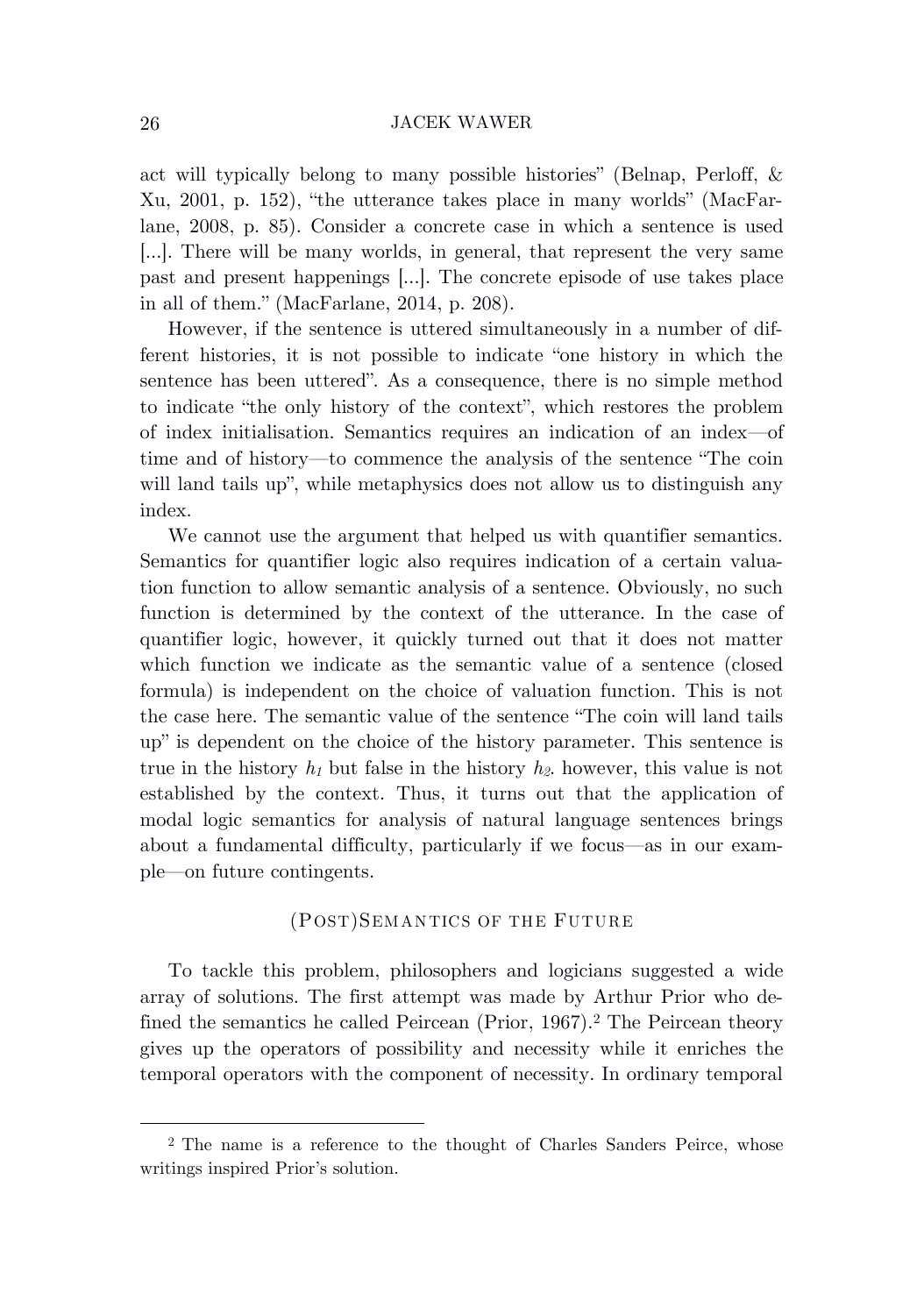logic, we shall say that the sentence "The coin will land tails up" is true at the moment *m* if and only if the sentence "The coin is landing tails up" is true at the moment *m′* later then *m*. Peircean semantics modifies this condition, saying that:

The sentence "The coin will land tails up" is true at the moment *m* iff in every history the moment *m* belongs to the sentence "The coin is landing tails up" is true in a moment *m′* later than *m*. Otherwise, it is false.

Thus, the difficulty with indicating the right history is solved by quantifying over all histories, which results in the operator "it will be the case that" containing a component of necessity "it is inevitable that it will be the case that". Such an alteration of meaning, however, makes the Peircean semantics a worse tool for the analysis of grammatical tenses. For instance, in Peircean semantics, before the coin toss, the sentence "The coin will land heads up or tails up but it will land neither heads up nor will it land tails up"  $(F(p \lor q) \land \neg Fp \land \neg Fq)$  is true, even though it sounds like a contradiction. To see that, one just needs to look at the model depicted in Figure 1. The sentence  $F(p \vee q)$  is true at the moment *m* because in each history going through *m*, there is a later moment in which it is true that the coin lands heads up or tails up  $(p \vee q)$ . At the same time, both sentences *Fp* and *Fq* are false at the moment *m* because the coin does not land tails up in all histories and does not land heads up in all of them.

Another suggested solution to the index initialisation problem is to adapt Łukasiewicz's trivalent logic to the models of branching histories. 3 In this adaptation we will say that:

The sentence "The coin will land tails up" is true at the moment *m* iff in each history the moment *m* belongs to, the sentence "The coin is landing tails up" is true at a moment *m′* later than *m*.

The sentence  $\pi$ The coin will land tails up" is false at the moment *m* iff in each history the moment *m* belongs to, the sentence "The coin is landing tails up" is false at every moment *m′* later than *m*.

<sup>3</sup> Interestingly, Prior introduced his tense logics—Peircean and Ockhamist—as an answer to Łukasiewicz's trivalent logic, which he had earlier defended. However, Prior's logics were hard to accept for Łukasiewicz because the logical operators present in them are extensional.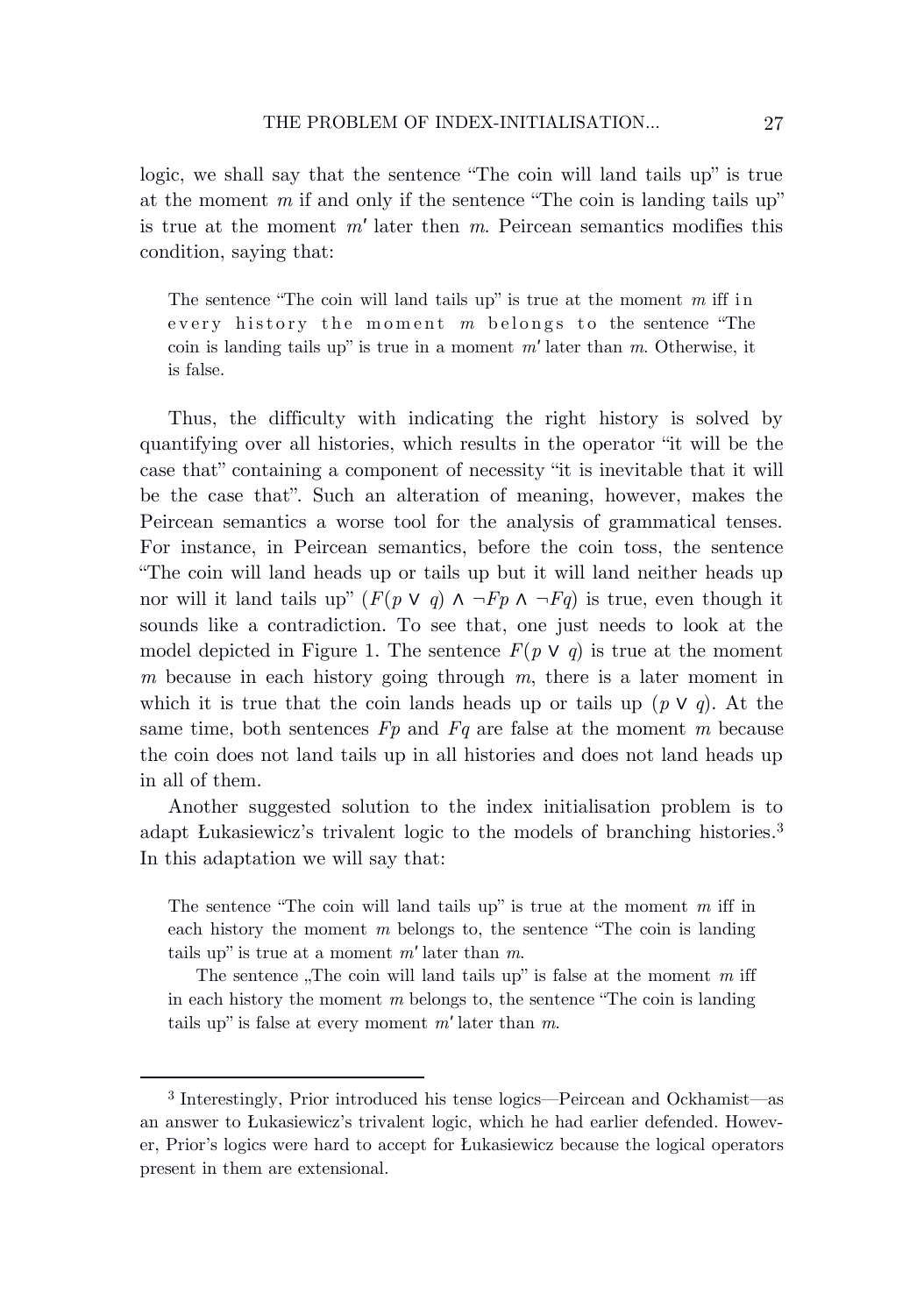Otherwise, the sentence "The coin will land tails up" assumes the third truth-value. 4

The fundamental difficulty of the trivalent semantics, however, is the fact that the sentence "The coin will land tails up or it will not land tails up" is assigned the third truth-value while we intuitively deem it true. 5

An innovation allowing us to solve this problem is Richmond Thomason's (1970; 1984) semantics of supervaluations. In this solution, Thomason employs two kinds of valuations simultaneously. Basic bivalent valuations assign classic truth-values to sentences in relation to the moment/history pairs and supervaluations assign truth-values to sentences in relation to moments only, according to the pattern explained below. The supervaluation technique allows for introduction of (super)truthvalue holes while keeping the tautologies of classical, modal, and temporal logic. Thomason's solution was inspired by the work of Bas van Fraassen (1966).

Analysing Thomason's solution, John MacFarlane (2003) identifies the (super)truth at a moment with truth at the context and the truth in the pair moment/history with truth at the index. He argues that the latter notion has only a supporting function. Its purpose is to clarify the earlier one, which should model our immediate intuitions concerning the truthvalue of sentences uttered under concrete circumstances. MacFarlane calls the theory connecting the notion of truth at the context with the notion of truth at index "postsemantics". In this terminology, postsemantics of supervaluations addresses the problem of index initialisation as follows:

The sentence "The coin will land tails up" is true at the context *m* iff it is true at every index 〈*m, h*〉 where *m* is an element of *h*.

The sentence "The coin will land tails up" is false at the context *m* iff the sentence "The coin will not land tails up" is true at the context *m*.

Otherwise, the sentence "The coin will land tails up" lacks the truthvalue at the context *m*.

<sup>4</sup> This is a definition proposed by John MacFarlane (2014, ch. 9.6); an alternative definition, preserving the extensionality of all operators, can be found in (Wawer, 2016, ch. 4.4).

<sup>5</sup> Notably, Łukasiewicz himself agrees in his *On determinism* that we should assess this sentence as true (see Łukasiewicz, 1961, p. 124).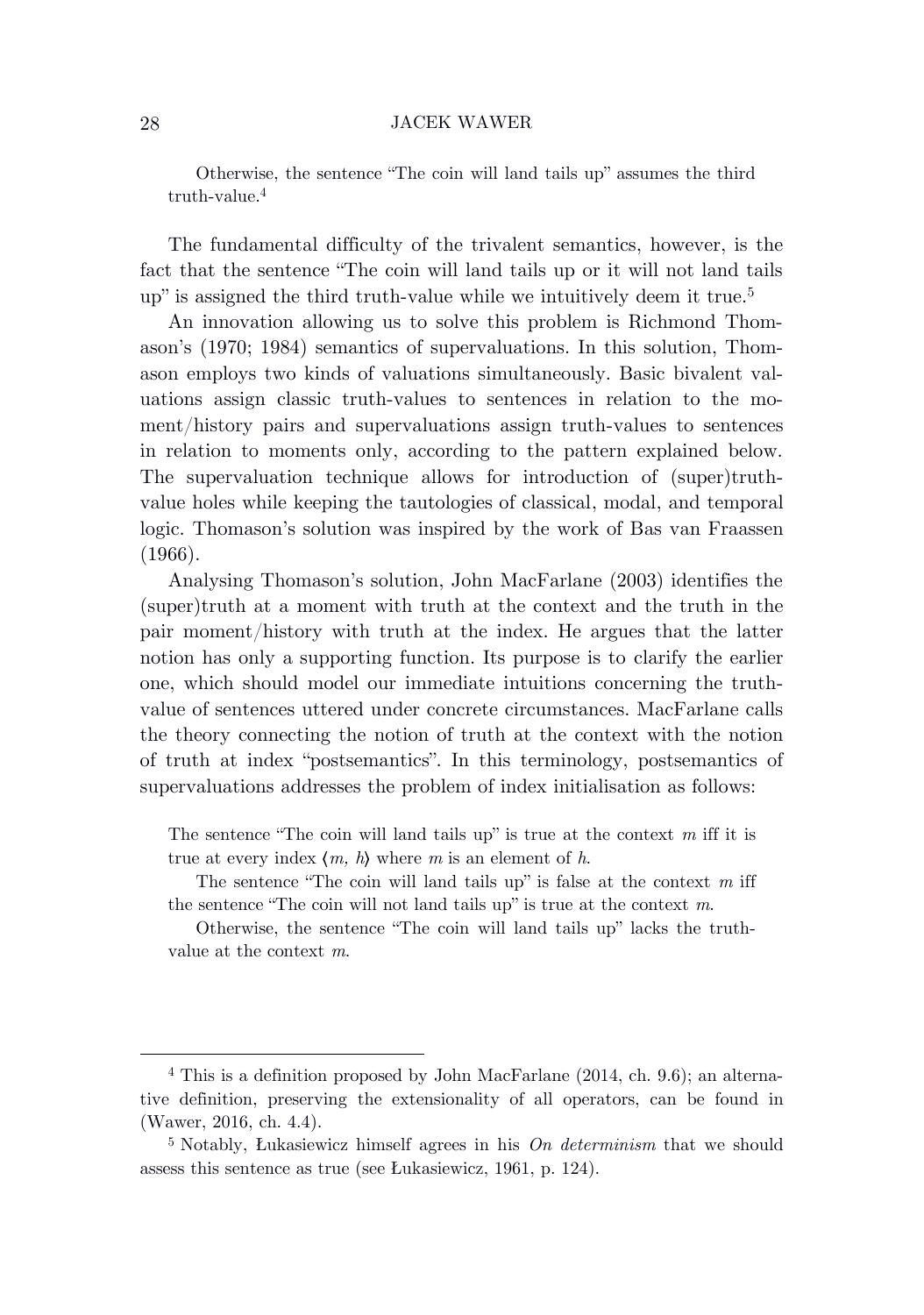If we apply this definition to the example in Figure 1, it turns out that at the context *m* the sentence "The coin will land tails up" is neither true nor false. At the same time, the sentence "The coin will or will not land tails up" is true at the context  $m$  (as it is true in every history running through *m*).

A problematic consequence of the semantics of supervaluations is the fact that the classic logical connectors (like disjunction) are not extensional at the context. In the above example, an alternative of two sentences without truth-value is true but we can easily find examples where an alternative of two such sentences has no truth-value. For instance, if I make a wager that the coin will land tails up, the disjunction "The coin will land tails up or I will win the wager" has no truth-value.

Another problem of the semantics of supervaluations, particularly stressed by MacFarlane, is that although the sentence "The coin will land tails up" has no truth-value at the context *m*, at the later context *m′*, which belongs to the history  $h<sub>I</sub>$ , the sentence "It was true that the coin would land tails up" is true. MacFarlane states that this characteristic leads to counterintuitive consequences. MacFarlane's objection is very subtle and has changed its form over time (see MacFarlane, 2003; 2008; 2014). Therefore, I will not delve into details here. A summary of the discussion can be found in Wawer 2016, ch. 4.6.

MacFarlane's answer to the problems of postsemantics of supervaluations is his own assessment relativism. According to this theory, the semantic value of a sentence should be established upon consideration of not only the context of the utterance, but also the context of assessment.

Coming back to our example, the sentence "The coin will land tails up" uttered at the moment *m* has no truth-value when assessed in the context  $m$ ; when assessed in a later context within history  $h_1$ , it is true; when, in turn, assessed in a later context of the history *h2*, it is false. This effect is achieved by MacFarlane thanks to the following definition:

The sentence "The coin will land tails up" is true at the context of utterance *m* and the context of assessment *m′* iff it is true at every index  $\langle m, h \rangle$  at which  $m'$  is an element of  $h$ .

The sentence "The coin will land tails up" is false at the context of utterance *m* and the context of assessment *m′* iff the sentence "The coin will not land tails up" is true at this pair of contexts.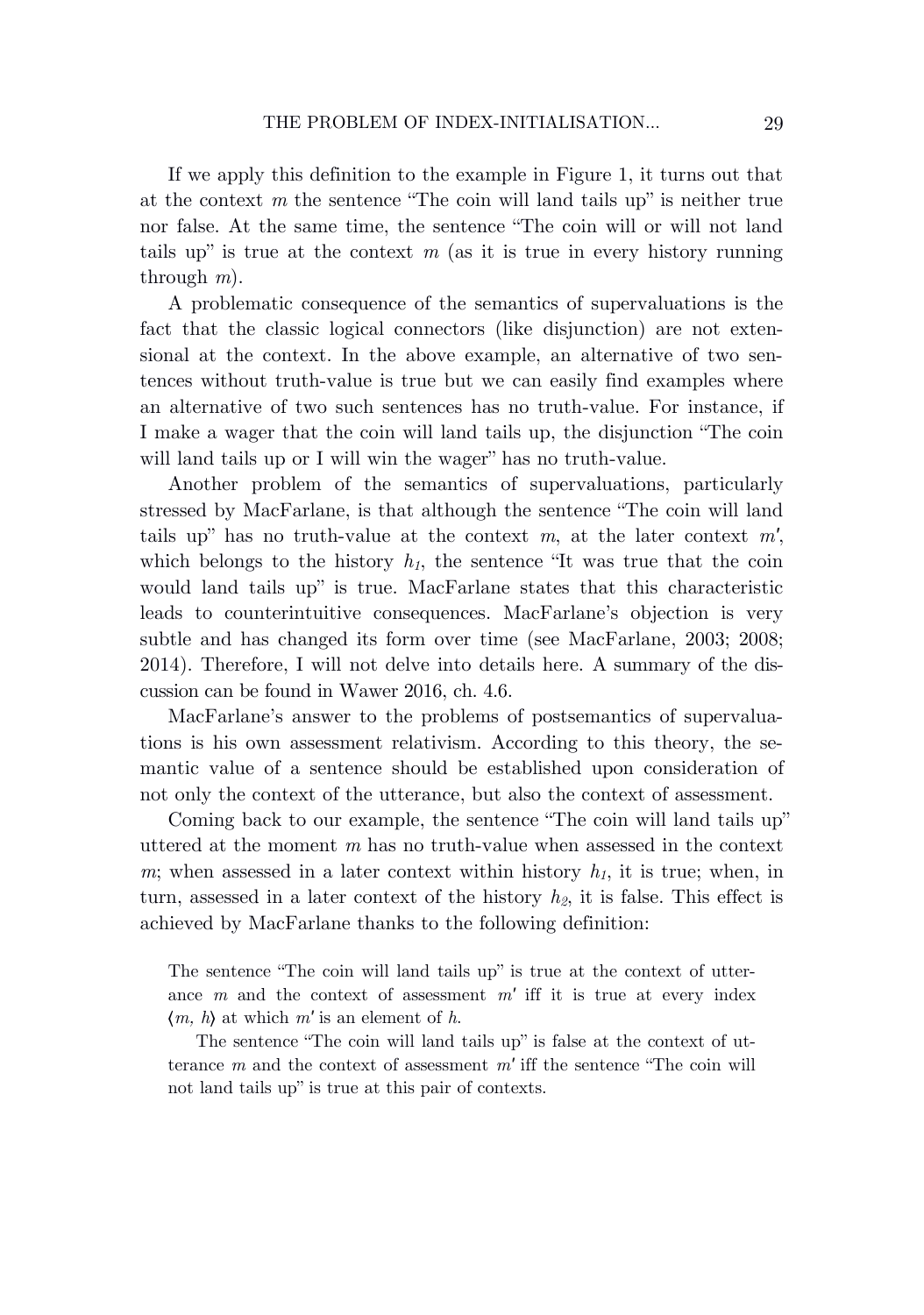Otherwise, the sentence "The coin will land tails up" has no truth-value at the context of utterance *m* and context of assessment *m′*. 6

MacFarlane makes a case for his semantics by referring to our intuitions on accuracy of utterances. He argues that the act of uttering "The coin will land tails up" is not accurate before the coin toss, while after the toss in which the coin has landed tails up, that very same act of uttering is accurate (or, more precisely, was accurate). This can be explained by indicating that the sentence uttered before the toss is not true in the earlier context of assessment but is true in the later one (assuming that the truth is a necessary condition of the utterance's accuracy, i.e. truth is a norm of assertion). I have a number of doubts concerning both the diagnosis and the treatment proposed by MacFarlane. Commenting on my doubts, however, would take us too far away from our main point; I will therefore leave this comment for another occasion and move on to one more reaction to the problem of index initialisation.

This reaction is presented by Belnap, Perloff and Xu (2001, ch. 6C). According to them, asking for the semantic value of the expression "The coin will land heads up" at the context *m* is simply nonsense. They compare the expression "The coin will land heads up" to the formula "*x* is white". Just as in the latter case there is no sense in asking whether the formula is fulfilled without indicating a valuation, it makes no sense in the earlier one to ask about the truth of the expression without indicating a suitable parameter of history. On the other hand, when we do indicate the suitable parameter, the answer is simple: " $x$  is white" is true with respect to a valuation that ascribes snow to "*x*" and "The coin will land heads up" is true when we choose a history in which the coin lands heads up as a parameter of evaluation. Thus, we can think of the expression "The coin will land heads up" as a formula containing a free variable ranging over the set of histories. One can assume that the deep structure of this expression actually has a form "In the history *h* the coin will land heads up", where *h* is a variable.

What causes my uncertainty towards such an analysis is the fact that we do not usually think of the expression "The coin will land heads up" as a sentence function, which changes its value depending on the arbitrarily chosen value of the parameter *h*. We rather consider this expression

<sup>6</sup> If there are no histories containing both *m* and *m′*, the truth-value at the pair of contexts is reduced to supertruth at the context *m*.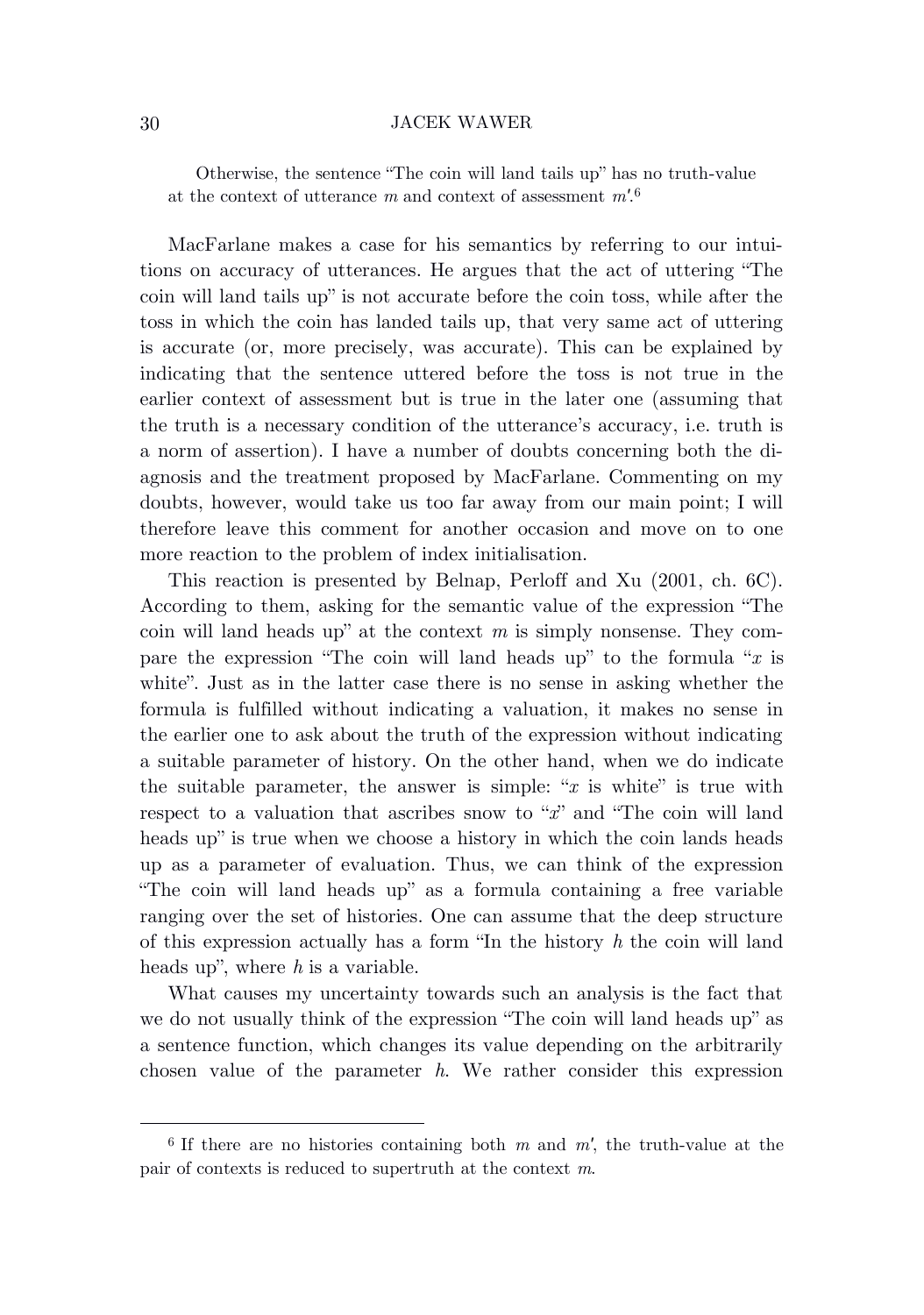a full-fledged sentence, which, after specifying the moment of utterance, is truth-apt. In everyday practice, we do not even get the idea that the sentences we utter about the future cannot be ascribed a truth-value unless one of the possible future histories has been indicated (not to mention that it is not quite clear what the indication of a possible history should look like).

Moreover, while no sensible person will use the expression "*x* is white" to communicate a thought, we do not have problems using sentences like "The coin will land heads up" or "Next week I will be in Lublin". One of the explanations of the lack of analogy is that (contrary to Belnap's argument) in the first case, one cannot sensibly ask for the truth-value of these expressions, while in the other two one can do it. Belnap, Perloff and Xu (2001) propose an alternative explanation to this discrepancy (this answer is discussed in more length in [Belnap, 2002]). They believe that the difference on the pragmatic level—we assert sentences about future, we do not assert open formulas—stems from a different *modal profile* of the two cases. Even though the formula "The coin will land tails up" is neither true nor false, it will *have been decided* in the future that the sentence was true or it will *have been decided* that it was false. <sup>7</sup> One can say that over time, a sentence uttered today becomes independent of the choice of history parameter, which makes it usable in the language practice. However, instead of a detailed description of Belnap's ideas, I will suggest an alternative answer to the index initialisation problem.

# THE POSSIBILITY OF FUTURISM

Contrary to the well-established opinion among the researchers of branching histories, I will argue that one needs not reject the natural interpretation of temporal operators or change logic to answer the problem of index initialisation. I believe there is no reason not to refer to the context as a source responsible for establishing both the time and the history, even considering the undetermined future. I will opt for Twardowski-Kaplan's conservative answer to the index initialisation problem.

I think that the impression that the model of branching realities precludes the traditional solution to the problem of index initialisation stems

<sup>7</sup> This observation of Belnap's inspired MacFarlane to create the assessment relativism.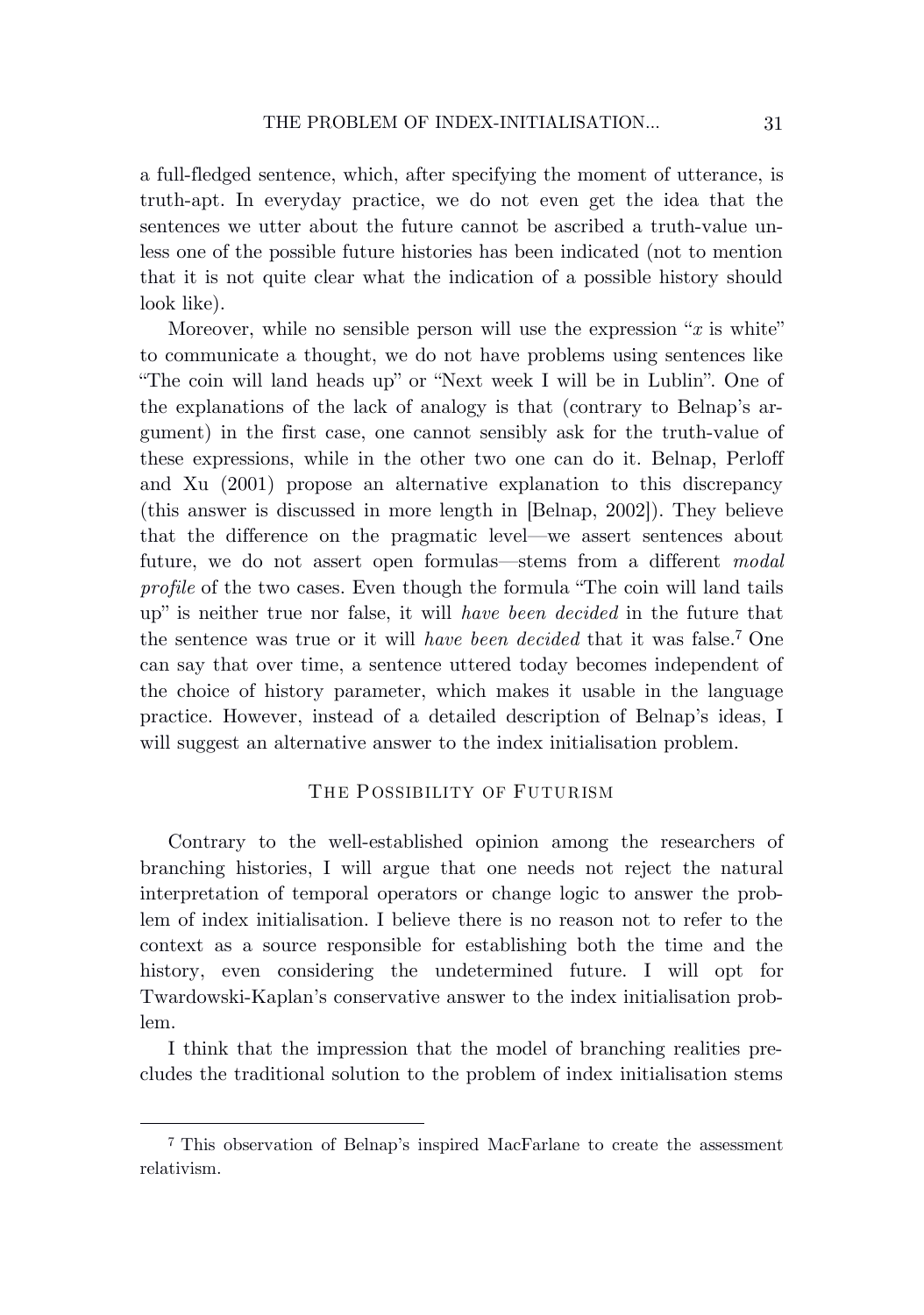from a very special interpretation of this model, which I call "branching realism". According to this interpretation, alternative histories in some ways resemble David Lewis's possible worlds (see Lewis, 1986). Like Lewis's worlds, all histories are equally real and metaphysically on par with the history (or histories) we belong to. All histories consist of concrete events and none of them is metaphysically distinguished. Moreover, just as the inhabitants of each of Lewis's worlds can rightfully say about their world that it is the actual world, the inhabitants of every point in the tree can rightfully say that their situation is actual.

Although the theorists of the branching model try to avoid unequivocal metaphysical declarations, many of them suggest that their reflection is based upon such realism. One of the branching theory classic authors, Richmond Thomason, writes:

Consider two different branches,  $b_1$  and  $b_2$ , through  $t$ , with  $t < t_1 \in b_1$  and  $t < t_2 \in b_2$ . From the standpoint of  $t_1$ ,  $b_1$  is actual (at least, up to  $t_1$ ). From the standpoint of  $t_2$ ,  $b_2$  is actual (at least, up to  $t_2$ ). And *neither standpoint is correct in any absolute sense*. (Thomason, 1984, p. 145, emphasis added)

# Then he adds:

See D. Lewis (1970), and substitute "the actual future" for "the actual world" in what he says. *That* is the view of the thorough-going indeterminist. (Thomason, 1984, p. 145, note 14, emphasis in original)

### Belnap, Perloff and Xu write in a like spirit:

To suppose that there is one from among the histories in *Our World* [as the authors call the branching model—J. W.] that is the absolutely actual history is rather like purporting to stand outside Lewis's realm of concrete possibilia and pointing to the one that is actual. But this is wrong in both cases. (Belnap, et al., 2001, p. 163)<sup>8</sup>

Some statements by John MacFarlane also suggest modal realism:

There is nothing in the branching model that corresponds to a car moving along the branching road, and nothing that corresponds to the decision the

<sup>8</sup> There is also a realistic overtone to their definition of "Our World", which can be found in Belnap, et al., 2001, pp. 139–140.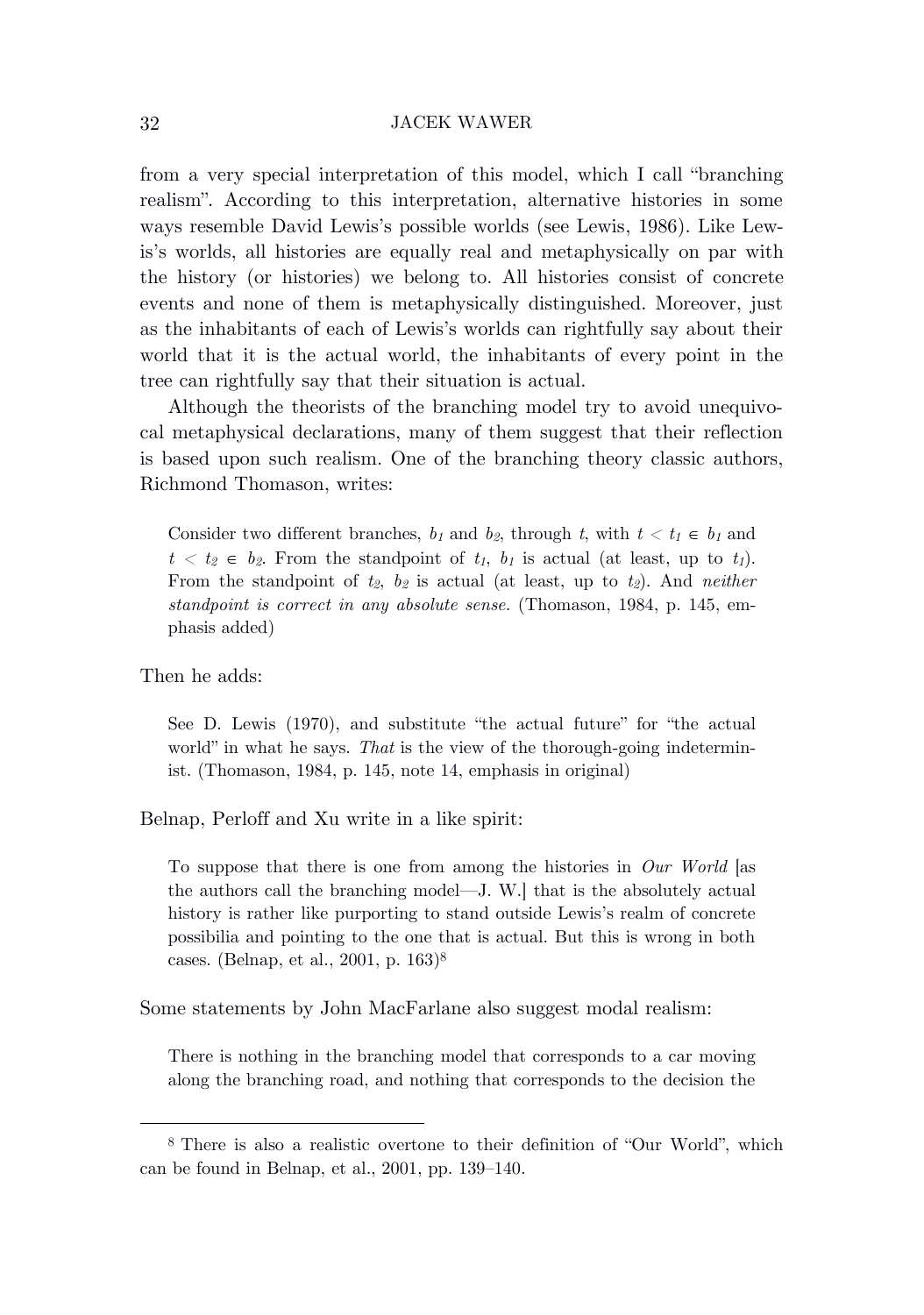car will have to make to go down one branch or the other. If worlds branch, then *we branch too*. (MacFarlane, 2014, p. 212, emphasis in original)

A similar metaphysical vision transpires from the semantic objections by Belnap and MacFarlane cited above. The authors agree that a concrete utterance is a part of many different histories/worlds. Such vision is also suggested by Figure 1. The image shows the utterer as an inhabitant of a tree whose all parts are as real as the speaker and their utterance.

It is worth noting here that the realism of branches is in some significant ways different from David Lewis's realism of worlds. First of all, histories (lines in a tree) overlap while Lewis's worlds are disjoint. It is, however, noteworthy that Lewis's attitude to overlapping worlds is not unequivocally critical. He believes that the worlds so understood are in opposition to some common-sense statements (Lewis, 1986, pp. 207–208; incidentally, I believe that Lewis is wrong in this respect). However, he also notices that realism so understood can relatively easily solve problems with which he himself had to struggle (such as the problem of transworld identity, see Lewis, 1986, p. 209). He also adds that

Overlap spoils the easiest account of how worlds are unified by interrelation: namely, the mereological analogue of the definition of equivalence classes. But alternative accounts are available […], so I presume that a modal realist who wished to accept overlap would not be in serious difficulty on this score. (Lewis, 1986, p. 209)

The realists advocating branches also distance themselves form some of Lewis's views (see esp. Belnap, et al., 2001, ch. 7A.6) but in general, they have more similarities than differences. In particular, they agree that an absolute distinction between the actual and the possible is wrong. They believe that each possibility is actual from its own perspective and none of the modal perspectives are distinguished.

This is, however, not the only available interpretation of the structure of branching possibilities. Instead of accepting Lewis's vision of possibility, one can join Adams (1974), Plantinga (1976) or Kripke (1980) and accept some form of modal actualism. From the point of view of our problem, the key aspect of modal actualism is the postulate of *absolute*, i. e. not only relative, distinction between the actual and the possible. Contrary to what Lewis states, possible worlds are not metaphysically similar to the world we live in. The world which we belong to is an entity of a different nature—an entity that *realizes* one of the possibilities. With such an ap-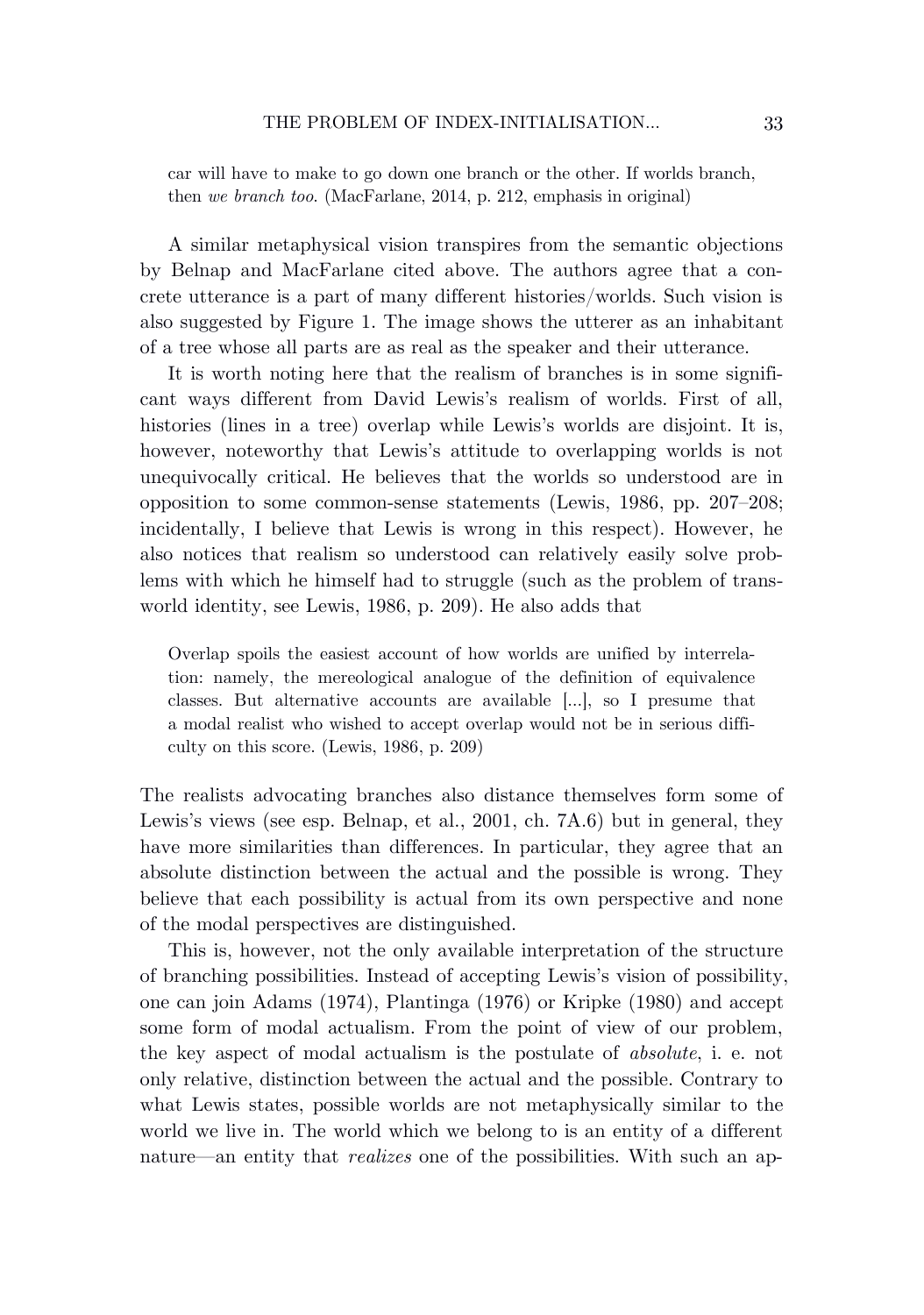proach, the branching model is a visualisation of *possible* temporal evolutions of our world, yet these possible evolutions are fundamentally different from the world we are part of. Importantly, while possibilities branch over time, the world does not have a branching structure like this. It evolves in a linear manner and with time, it fulfils one of the possibilities available.





When we adopt such perspective, the problem of index initialisation is seen in a completely different light. We cannot say, like the modal realists, that a specific act of uttering is a part of many possible histories. Utterances do not occur in possibilities but in the concrete reality. Every such utterance is a part of only one world ("our" world). This situation is visualised by Figure 2. The line on the right shows all the events that have occurred, are occurring and will occur in our world while the tree on the left shows all possible courses of events. One of the possible courses of events is, of course, the way events have actually turned out and will turn out (the world evolves in a "consistent" manner, realizing only one of the possibilities). I marked this possibility with a bold line.

Such take on the relation between the actual and the possible allows for a completely different answer to the problem of index initialisation. Contrary to what Belnap and MacFarlane say, the utterance of the sentence "The coin will land tails up" does not take place in many different histories/worlds. The utterance occurs in exactly one world, which allows us to return to the standard answer to the index initialisation problem: the world of context is the world in which the utterance takes place. More precisely, the world/history indicated by the context is the only possible history accurately representing the way the world was, is and will be.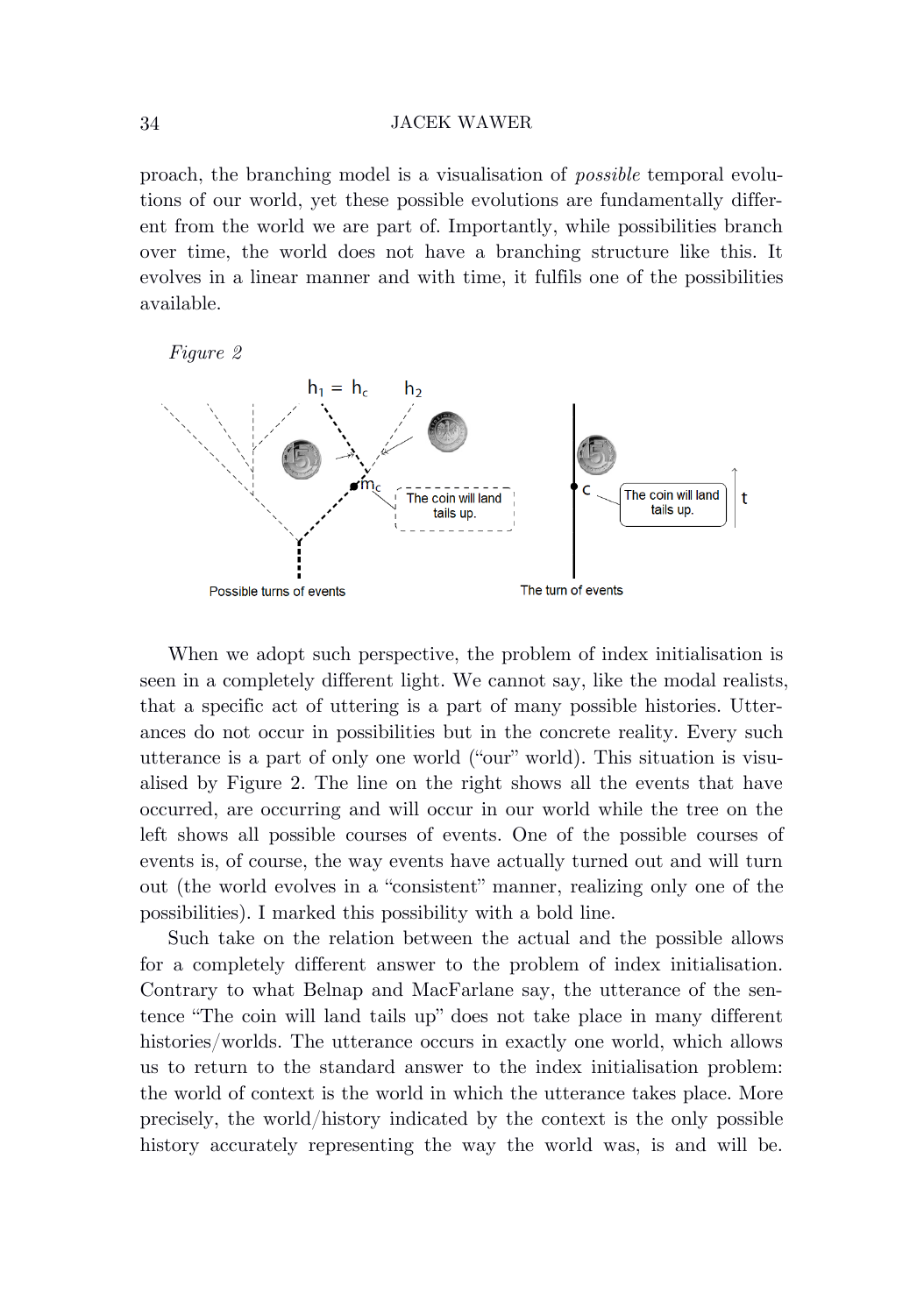Since the world evolves in exactly one of the possible ways, it is guaranteed that there is only one history that accurately represents this evolution. This is the history that should be chosen as the history of context. On the intuitive level this comes down to the trivial observation that the sentence "The coin will land tails up" is true if and only if the coin actually will land tails up in the future, which can be more formally presented in a form of a statement I call "futurism":

The sentence "The coin will land tails up" is true in the context *c* iff it is true at the moment of context  $m_c$  and at the history of context  $h_c$ .

The moment of context is by default the present moment and the history of context is by default the actual history. One can, therefore, answer to the problem of index initialisation in the conservative style of Twardowski, even if the sentence analysed is a future contingent. However, in order to do this, we need to refer to the metaphysical principle of actualism: that the world which we belong to (and in which we utter sentences) is metaphysically of a different nature from the *ways* the world can evolve. When adopting such assumption, we can defend our argument against the objections of modal realists, raised against the notion of the world of context.

I achieved the connection between the metaphysics of actualism and semantics through observation that acts of uttering are a part of one specific world, which differs in nature from the possible evolutions. One can, however, object to this statement as follows: even the actualists, who distinguish metaphysically between actuality and potentiality, often accept a paraphrase of modal sentences in categories of possible worlds. Moreover, they will not have a problem accepting the statement that some utterances that never have taken place and never will take place, could have taken place. For instance, Senator Elizabeth Warren could have backed Bernie Sanders in the 2016 Democratic Party Presidential Primaries, yet she did not. Thus, even actualists are eager to admit that there is a possible world in which Elizabeth Warren utters the sentence "I shall do everything for Bernie Sanders to become the next president of the USA." Therefore, contrary to what I stated above, even within actualism, utterances are present not only in our world, but also in the possible worlds. If this, in turn, is true, our world has not the exclusive right to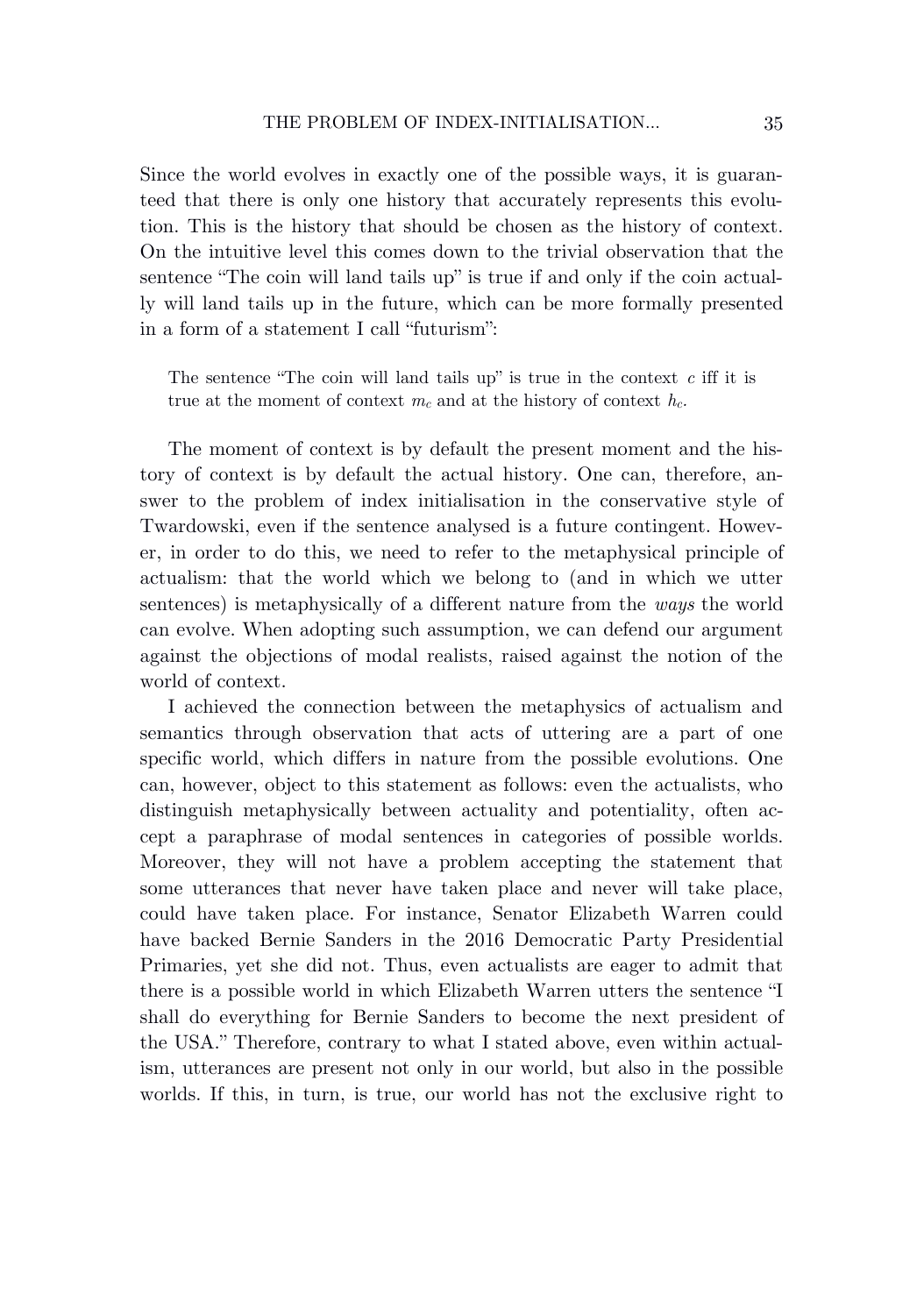utterances and so it cannot be used to solve the semantic index initialisation problem. 9

One can answer a difficulty put that way in one of two manners: elitist or egalitarian. In the earlier strategy, we focus on the special status of our world and negate the statement that any utterances occur in any other possible worlds (this is the strategy I suggest in [Wawer, 2014]). The statement that there is a world in which Senator Warren says anything is, after all, just a useful *paraphrase*, or *metaphor*. What is paraphrased depends on the specific version of modal actualism. The statement that there is a possible world in which Elizabeth Warren says "A" could be, to name a few examples, be understood as follows:

- Elizabeth Warren could have said "A".
- E.W. had a disposition to say "A".
- There is an (abstract) non-contradictory set of propositions that represents E. W. saying "A".
- There is an (abstract) maximal state of affairs, part of which is E. W. saying "A".
- There is an (abstract) way the world could have been within which E. W. says "A".

What is important to us is that *none* of these paraphrases suggest that besides specific acts of utterance, which take place in our world, there are similar acts occurring in other worlds. For instance, the proposition that E. W. utters the sentence "A" is an entity radically different in its nature from a real utterance of the real E. W. Therefore, we need not be troubled with the acts of utterance taking place in other worlds as, literally speaking, such acts do not exist (there are only states of affairs or propositions representing such acts, dispositions to such acts, possibilities of such acts occurring etc.). Our task was to indicate a mechanism that connects a specific utterance with a suitable semantic index relevant for the semantic interpretation of this utterance. Since utterances take place only in one world, we have a full guarantee that the context of the utterance will establish the appropriate semantic index (actual history and present time). An elitist actualist of this type must, of course, face the obvious observation that E.W. could have said "Bernie Sanders will be

<sup>9</sup> I thank an anonymous reviewer for raising this objection.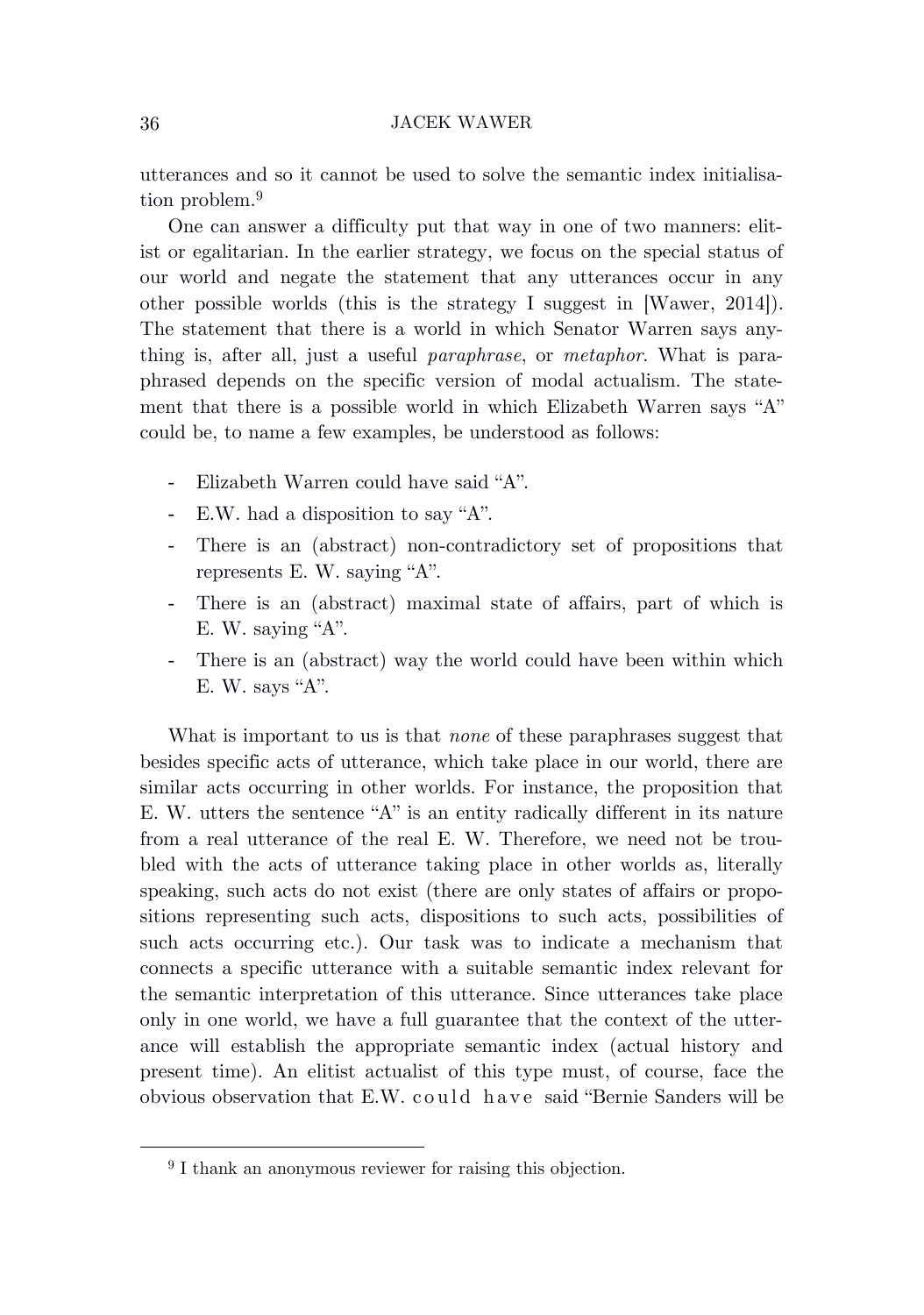the next president", or even that E. W. could have truly said "Bernie Sanders will be the next president". However, the analysis of the sentence "E. W. could have truly said 'Bernie Sanders will be the next president'" does not require us to assume that in some other place, E. W. really utters the sentence "Bernie Sanders will be the next president" (a proposed analysis of reports of utterances embedded within reach of modal operators can be found in [Wawer, 2016, ch. 6.3.6]).

One can also propose a more egalitarian, conciliatory line of answer to the difficulty outlined above. In this strategy, we approach the possible utterances more sympathetically and agree that every such utterance can be *treated as if* it was factual—or, more precisely, only the factual utterances take place but one can assume, or imagine, that a given utterance is factual and formulate a problem analogous to our index initialisation problem: Assuming that Elizabeth Warren indeed says "Bernie Sanders will be the next president", which of the histories running through this possible utterance should be used for the semantic analysis of her utterance? The problem might seem very acute as I have argued earlier that it is the particular, factual world and its turn of events that establishes the possible history relevant for the process of semantic analysis and in our example I explicitly assume that E. W.'s utterance is not a part of this world (E. W. never actually uttered these words). Thus, the possible situation of utterance "lacks a world" that could help us establish the appropriate semantic index.

I believe that a difficulty of this type stems from a misunderstanding whose root is a kind of doublethink: on one hand, we treat the utterance of E. W. as if it was factual while on the other hand, we stress that it is merely possible. This kind of vision is indeed problematic and leads to controversial conclusions. <sup>10</sup> Nevertheless, an actualist need not, or even should not adopt it. If we prefer the egalitarian approach to the branching model, we decide to assume that every possible situation can be the context of utterance. Still, in this case we should remember that when treating a given possible situation as the context, we must also assume that this situation is actual and, as such, it is a part of the actual course of events, which realizes one of the temporal possibilities available at the moment of utterance. If it is so, then the semantic index can be initialised

<sup>10</sup> Notably, this very kind of doublethink is spread among the critics of actualism in the context of the branching model, such as Nuel Belnap or John MacFarlane.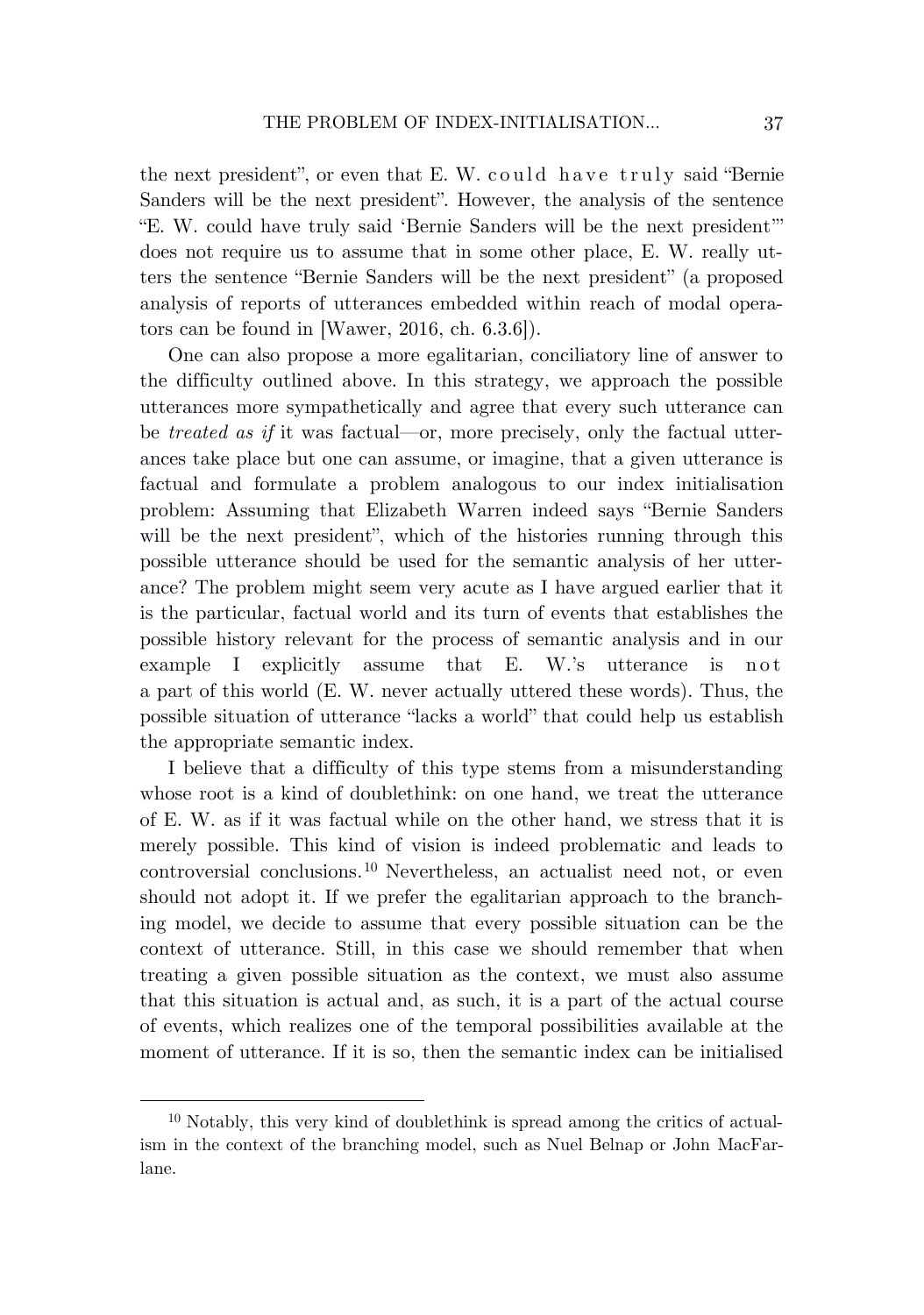in the exact same way as we initialise it in the case of actual utterances. The time of context is the present time of the utterance and the history of context is the history that will be satisfied by the course of events containing the considered utterance. Hence, whether we adopt the elitist or the egalitarian attitude to the possible utterances, we reach a conclusion that when analysing semantically the utterance used in the given context, we must treat it as a part of the actual world and therefore, we can refer to this world to establish the appropriate semantic index.

It is worth noting that accepting Kaplan's traditional solution to the index initialisation problem, we take one side of the conflict going back to the ancient times about the truth-value of the future contingents. In the (post)semantics presented above—futurism—every sentence has exactly one of the two truth-values and future contingents can be true. I do not want to say that an actualist is forced to adopt this solution; they can decide to adopt one of the (post)semantics presented earlier and refuse to use the notion of the world of context instead. However, I believe this is a decision of a semantic, and not metaphysical, nature.

One should mind that when choosing one of the histories as the history of context, I indicated the history that "accurately represents the way the world was, is and will be". Consequently, in order to establish the truth-value of the sentence uttered in the given context, I implicitly referred to the past and future states of the world. Actualism guarantees that at every moment of the time, there is (was, will be) one such state. However, to use this state to our needs, we have to assume that we can refer to it when establishing the truth-value of an expression. I call this assumption "semantic transtemporalism". According to this statement, the truth-value of the sentence "At the time *t*, φ" assessed at the time *t′* depends on the way the world is (was, will be) at the time *t*, not the way it is at the time *t′*.

I believe the subject of the famous conflict between Kotarbiński (1913) and Leśniewski (1913) was in fact the question of justification of transtemporalism. Kotarbiński rejects this idea while Leśniewski defends it. Kotarbiński seems to have been swayed by Leśniewski's arguments but his way of thinking about the relation between truth and time was continued by Łukasiewicz.<sup>11</sup> Łukasiewicz persistently stood by localism, arguing that in order for the statement "At the time *t′* the coin lands tails up"

<sup>11</sup> It is not certain if Kotarbiński inspired Łukasiewicz in this matter or just on the contrary (see Woleński, 1990).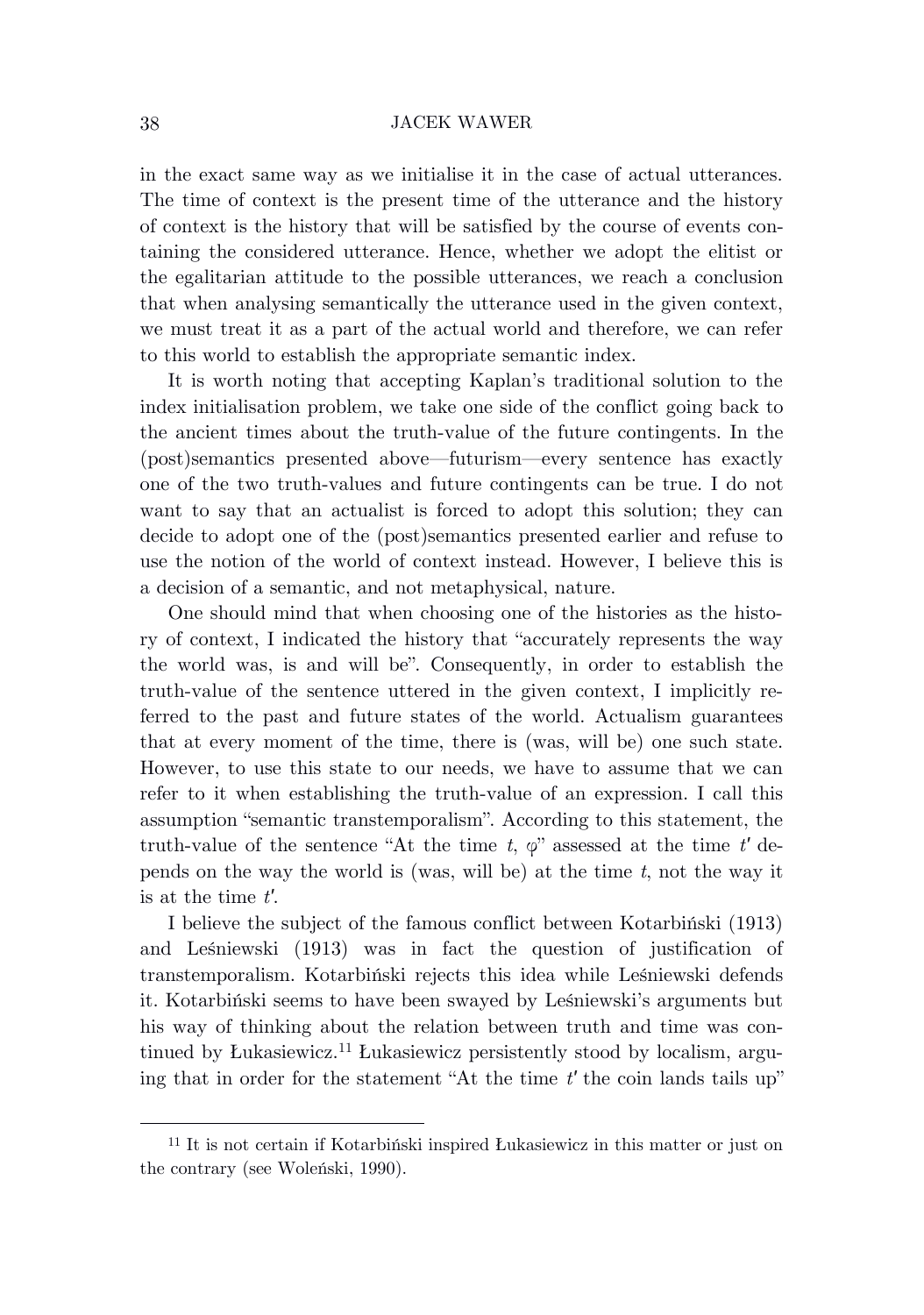to be true at the time *t*, there must be conditions at the time *t* that *decide* that the coin lands tails up at the time *t′*. If *t′* is later than *t*, these conditions may be e. g. the angle or the force of the coin toss, as long as they combined guarantee the coin's landing tails up. If *t′* is earlier than  $t$ , the conditions are the traces left by the coin landing tails up (e. g. memories). If at the time *t* there are no conditions that guarantee the truth or falsity of the given sentence, it cannot assume any of the classic truth-values. This view is expressed by Łukasiewicz as early as 1922 (see Łukasiewicz, 1961, p. 122) and repeated by him in an almost unchanged form not long before his death (see Łukasiewicz, 1957, pp. 154–155).

This is, however, not the only way of thinking on the relations between truth and time. One can argue, in accordance with Leśniewski, that the truth-value of the sentence "At the moment *t′* the coin lands tails up" at the moment *t* should depend on what the state of the coin was or will be at the moment *t′* and not on the state the coin is in at the moment *t.*  Not wanting to delve into the discussion of advantages and disadvantages of the two approaches here, I will only stress that I do not think transtemporalism should be in the losing position here.

Summing up, the traditional solution to the index initialisation problem is not excluded even for the tempo-modal semantics modelling indeterministic situations. However, a condition of applying this solution is to assume the metaphysical actualism and semantic transtemporalism. These are real commitments that one should be aware of. Nevertheless, I believe that when classical logic and a natural analysis of tempo-modal language is at stake, adopting these views is not too high a price.

### REFERENCES

Adams, R. M. (1974). Theories of Actuality. *Noûs*, *8*(3), 211–231.

- Belnap, N. (2002). Double Time References: Speech-Act Reports as Modalities in an Indeterminist Setting. In: D. Wolter, H. Wansing, M. de Rijke, M. Zakharyaschev (Eds.), *Advances in Modal Logic* (vol. 3, pp. 37–58). Singapore: World Scientific.
- Belnap, N., Perloff, M., Xu, M. (2001). *Facing the Future: Agents and Choices in Our Indeterministic World*, New York: Oxford University Press.
- van Fraassen, B. C. (1966). Singular Terms, Truth-Value Gaps, and Free Logic. *Journal of Philosophy*, *63*(17), 481–495.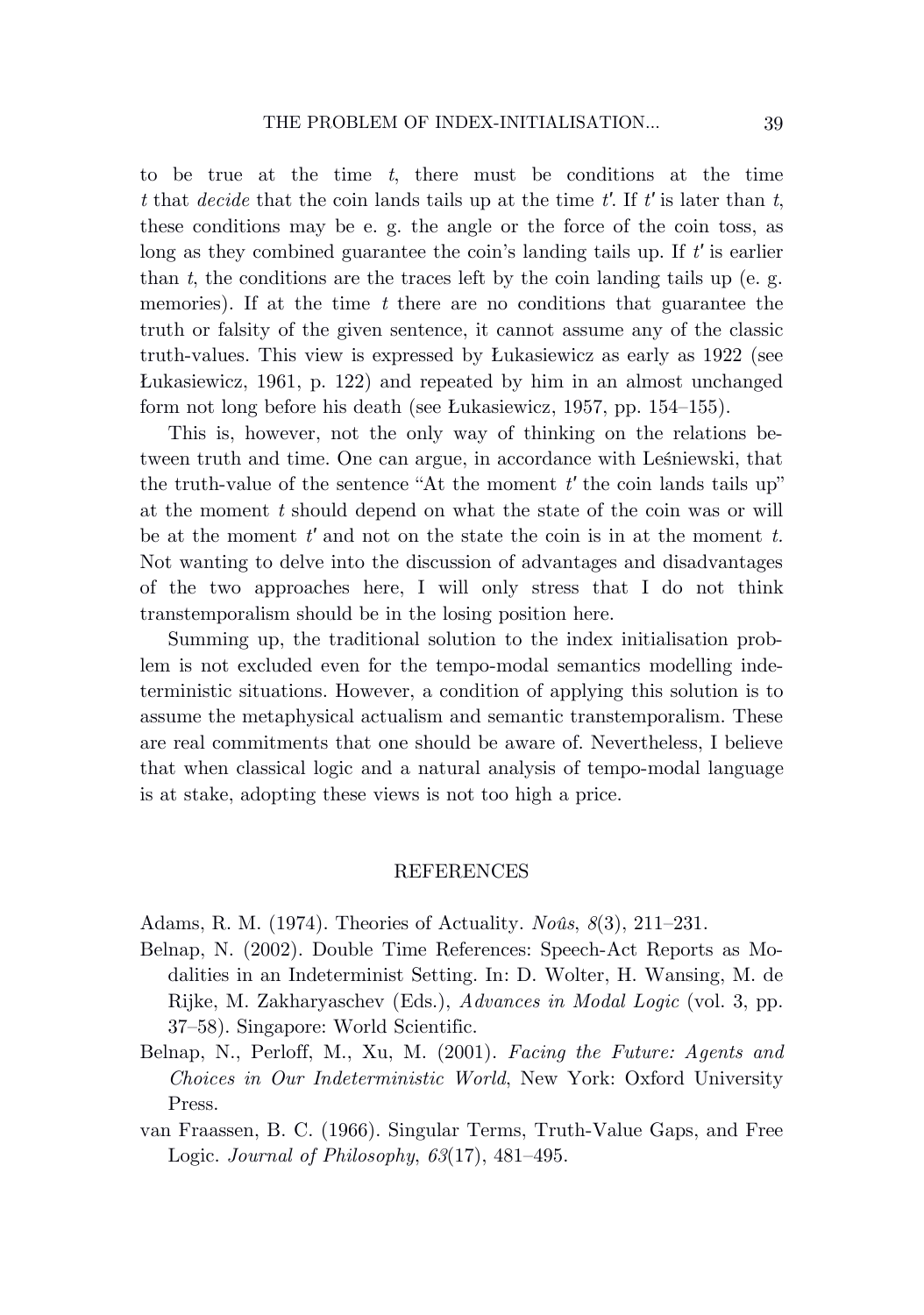- Kaplan, D. (1989). Afterthoughts. In: J. Almong, J. Perry, H. Wettstein (Eds.), *Themes from Kaplan* (pp. 565–614). New York: Oxford University Press.
- King, J. C. (2003). Tense, Modality, and Semantic Values. *Philosophical Perspectives*, *17*(1), 195–246.
- Kotarbiński, T. (1913). Zagadnienie istnienia przyszłości ["The Problem of the Existence of the Future]. *Przegląd Filozoficzny*, *16*(1), 74–92.
- Kripke, S. (1980). *Naming and Necessity*. Cambridge, Mass.: Harvard University Press.
- Leśniewski, S. (1913). Czy prawda jest tylko wieczna czy też odwieczna [Is Truth Only Eternal or Both Eternal and Sempiternal?]. *Nowe Tory*, *10*, 493–528.
- Lewis, D. (1970). Anselm and Actuality. *Noûs*, *4*(2), 175–188.
- Lewis, D. (1986). *On the Plurality of Worlds*. Oxford: Blackwell Publishers.
- Łukasiewicz, J. (1957). *Aristotle's Syllogistic from the Standpoint of Modern Formal Logic* (2nd edition). Oxford: Oxford University Press.
- Łukasiewicz, J. (1961). O determinizmie [On Determinism]. In: J. Słupecki (Ed.), *Z zagadnień logiki i filozofii* (pp. 114–126). Warszawa: PWN.
- MacFarlane, J. (2003). Future Contingents and Relative Truth. *The Philosophical Quarterly*, *53*(212), 321–336.
- MacFarlane, J. (2008). Truth in the Garden of Forking Paths. In: M. García-Carpintero, M. Kölbel (Eds.), *Relative Truth* (81–102). Oxford: Oxford University Press.
- MacFarlane, J. (2014). *Assessment Sensitivity: Relative Truth and Its Applications*. Oxford: Clarendon Press.
- Plantinga, A. (1974). *The Nature of Necessity*. New York: Oxford University Press.
- Ploug, T., Øhrstrøm, P. (2012). Branching Time, Indeterminism and Tense Logic. *Synthese*, *188*(3), 367–379.
- Prior, A. (1966). Postulates for Tense-Logic. *American Philosophical Quarterly* 3(2), 153–161.
- Prior, A. (1967). *Past, Present and Future*. Oxford: Clarendon Press.
- Stalnaker, R. (1976). Possible Worlds. *Noûs*, *10*(1), 65–75.
- Thomason, R. H. (1970). Indeterminist Time and Truth-Value Gaps. *Theoria*, *36*(3), 264–281.
- Thomason, R. H. (1984). Combinations of Tense and Modality. In: D. Gabbay, F. Guenthner (Eds.), *Handbook of Philosophical Logic* (vol. 2, pp. 135–165). Dordrecht: D. Reidel Publishing Company.